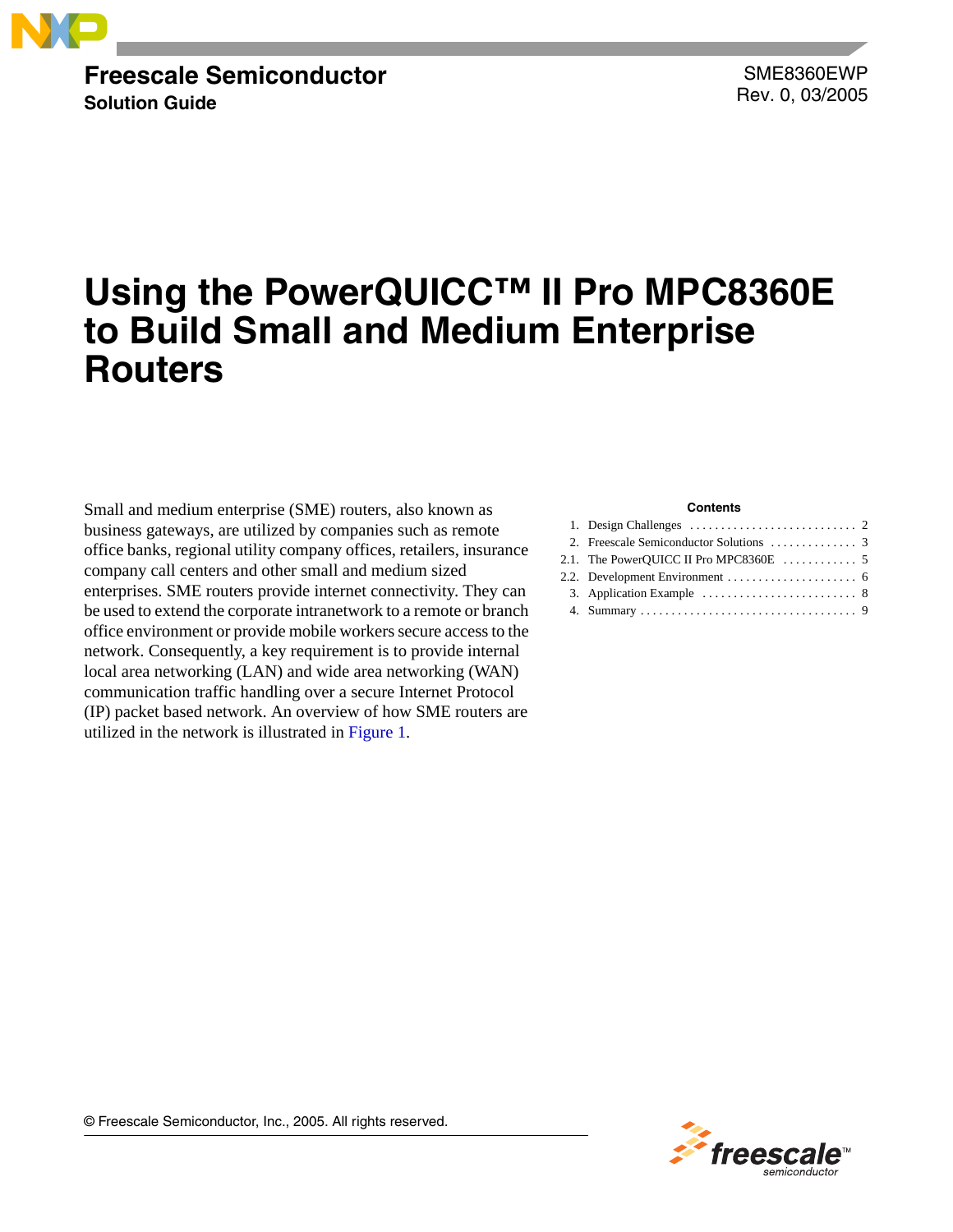

**Design Challenges**



**Figure 1. Overview of SME Routers Utilized in a Network**

<span id="page-1-0"></span>Suppliers of SME routers must provide a broad range of products to address the needs of their customers and provide a path for expansion as a business grows. Some products have a fixed chassis, others are modular, using different blades in the product to scale and upgrade features. The market requirements that any solution must be able to address include the ability to offer plug-and-play installation, mobility, triple play services (voice, data, and video), advanced routing, extensive virtual private networking (VPN) and security capabilities, stateful packet inspection and firewall, quality of service and bandwidth management coupled to modular WAN and LAN options.

# <span id="page-1-1"></span>**1 Design Challenges**

Manufacturers of SME routers must provide solutions that support triple play services of voice, data, and video over secure IP (IP-VPN) based packet networks that can scale in bandwidth and number of users at a cost competitive price.

In this respect one of the key enablers is IP. Eventually, it will become universal across both private and public networks. Until then, equipment that uses these networks must support the convergence of inter-operability between circuit and packet-switched networks and between many standards and protocols. This is particularly true of WAN protocols and standards towards the public network. Hence, a key design challenge is network evolution, not revolution providing interoperability in terms of existing routing, authentication, and directory and security services.

The ability to support a number of users is important. Typically in the smallest office/home office routers, the number of users is five or less, whereas small offices can scale from five to thirty users and medium sized offices can scale from twenty to one hundred and fifty users. SME routers must be capable of supporting fixed and modular configurations at a cost-effective price that meet physical size requirements and have low power dissipation.

Virtual private networking and security are hallmarks of any high quality SME router. The ability to deny access to the public network (secure routing), except via secure management tunnels, is vital in protecting intellectual property. Standard-based tunnelling is also important, so support for IP-Sec, L2TP, PPTP and L2F standard tunnelling protocols provides interoperability with a wide range of multi vendor VPN software and hardware.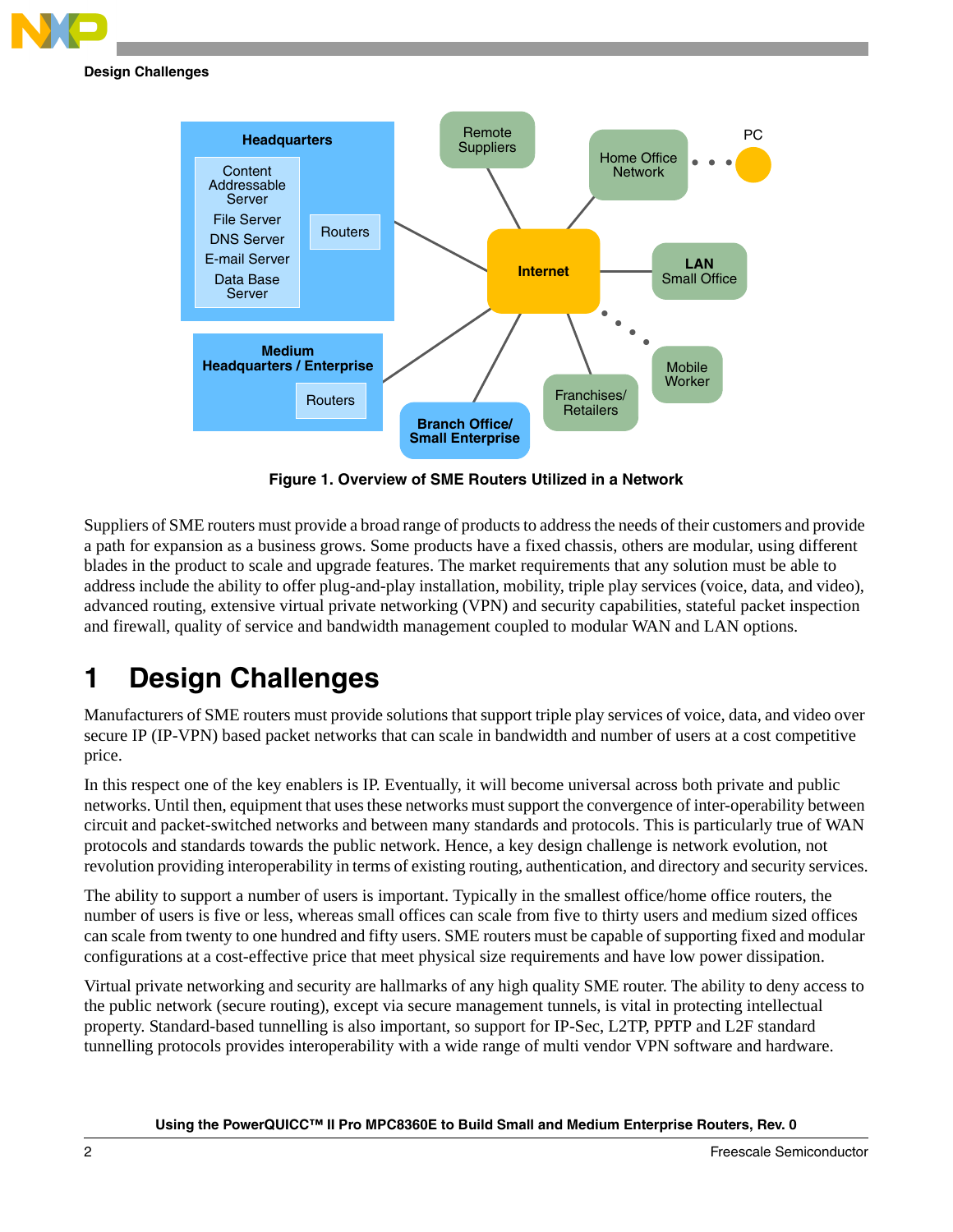

Encryption support for algorithms like DES, 3DES, and the Advanced Encryption Standard (AES) provides ultimate end-to-end security for transmitted data.

Authentication support for protocols like RADIUS, LDAP, secure ID, and X509 as well as token and smart card support and directory-based services are important factors for SME routers.

Stafefull firewall and secure routing services using standard protocols like Open Shortest Path First (OSPF), Routing Information Protocol (RIP), Network Address Translation (NAT), and industry standard data link switching services to transport traffic over the public or private IP networks, using the encryption and tunnelling protocols discussed previously, also need to be considered.

Bandwidth management and Quality of Service (QoS) provide the ability to deliver on the promise of highly optimized IP networks. With advanced services—Differentiated services (Diffserv) and other sophisticated queue management—it is critical that an SME router ensure service levels are met for any mission-critical data. Hence, solutions must support the prioritization of traffic not only by IP traffic type, but also by prioritized users, groups and VPN tunnels allowing for a very fine granularity in (QoS) and even Class of Service (CoS) must be supported. Also in multi-user environments the ability to support minimum guaranteed bandwidth for a user or set of users.

LAN/WAN flexibility to support Ethernet, frame relay, PPP, T1/E1, V35, X21, ADSL, VDSL, ISDN, V90 as well as wireless broadband connectivity such as 802.11 and even over time 802.16 will become key requirements. On the WAN side, the main layer two protocols used are frame relay (FR), asynchronous transfer mode (ATM) AAL5 over ADSL, integrated services digital networks (ISDN), dial up, and leased line. On the Lan side, the main layer two protocol used is Ethernet and the key requirement is to eliminate the need for an Ethernet switch or hub in a small office environment, while medium sized offices may include an Ethernet switch or hub. In addition, wireless LAN 802.11 can also be deployed to provide mobility to users within the office environment.

In summary, the specific design challenges for SME routers include the following:

- Increasing number of different network interfaces
- Convergence towards IP packet based networks.
- Switching, interworking, parsing, and forwarding of multiple protocols
- Managing bandwidth and QoS to ensure prioritization of latency sensitive traffic, such as voice or guaranteed bandwidth per user
- Excellent virtual private networking and advanced security features that support legacy and new emerging standards and requirements
- Providing flexibility to add new features and functions through in-field software upgrades as market demands dictate

The successful SME solution must provide a balance among system implementation, power dissipation, physical size, Printed Circuit Board (PCB) area coupled to system performance, the appropriate software, and cost effectiveness. However, equipment manufacturers face the challenge of providing more system performance, flexibility, and features without inflating system costs, power dissipation, or PCB area. As a result, a cost-effective alternative to expensive ASICs, FPGAs or NPUs is needed to meet these demands.

# <span id="page-2-0"></span>**2 Freescale Semiconductor Solutions**

In the competitive SME router market, highly integrated, cost-effective and scalable system solutions are required. With these system requirements in mind, Freescale is pleased to introduce the latest addition to its popular PowerQUICC family of microprocessors—the PowerQUICC II Pro MPC8360E.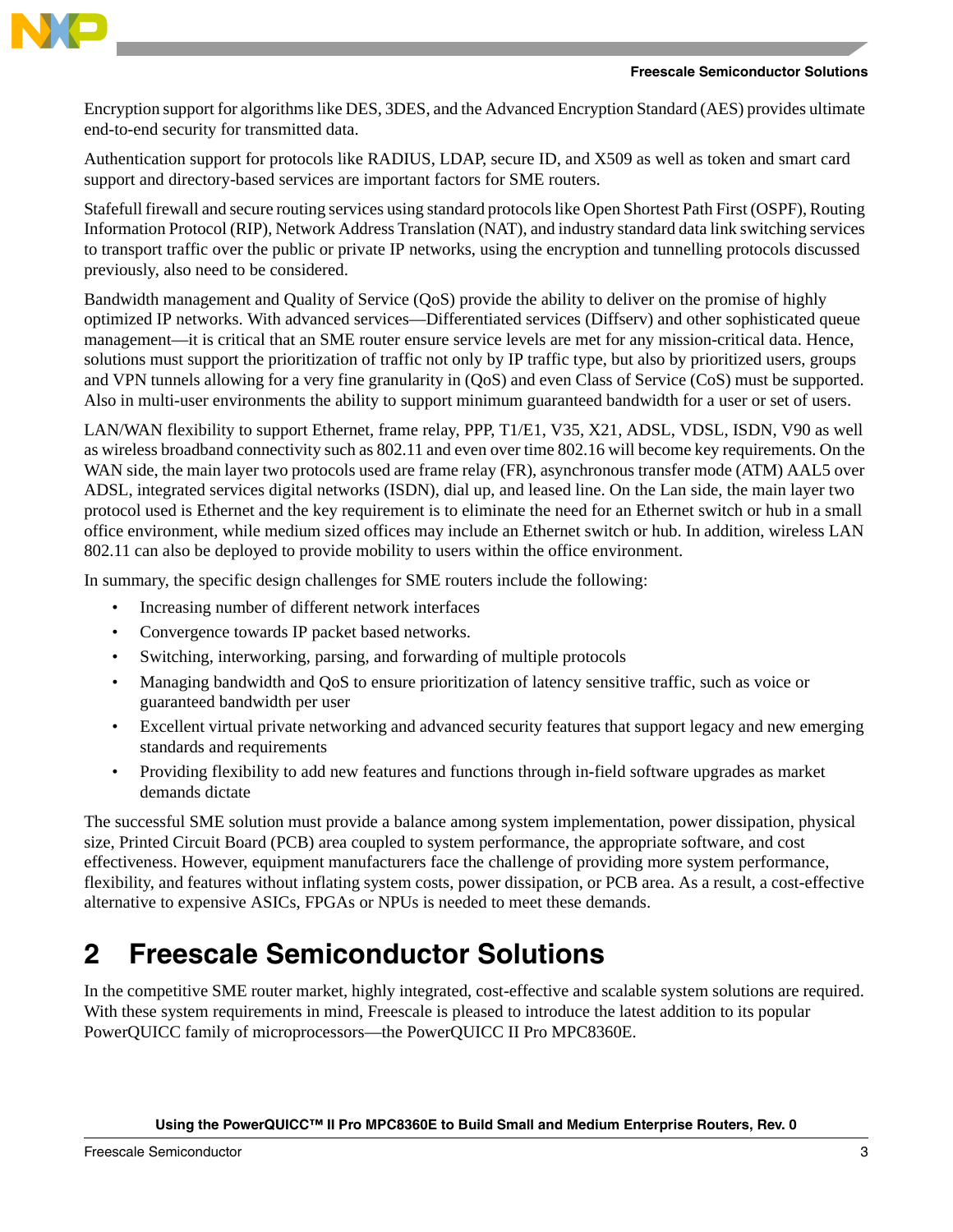

### **Freescale Semiconductor Solutions**

The MPC8360E incorporates the e300, 603e core which includes 32 Kbytes of L1 instruction and data caches, 32-bit PCI bridge, four DMA channels, USB support, dual 32-bit DDR memory controller, a double precision floating point unit and on-board memory management units. A block diagram of the MPC8360E is shown in [Figure 2](#page-3-0).



**Figure 2. MPC8360E Block Diagram**

<span id="page-3-0"></span>A new communications complex—the QUICC™ Engine—forms the heart of the networking capability of the MPC8360E. The QUICC Engine contains several peripheral controllers and integrates two 32-bit RISC controllers. Each RISC controller can control multiple peripherals and work together to provide increased aggregated system bandwidth for higher throughput applications. Protocol support is provided by the main workhorses of the device—the unified communication controllers (UCCs) and multi-channel communication controller (MCC).

Each of the eight UCCs can support a variety of communication protocols: 10/100/1000 Mbps Ethernet through a Media-Independent Interface, ATM / POS PHY support up to OC-12 speeds, Serial ATM, Multi-PHY ATM, HDLC, UART, Multi-Link/Class PPP, BISYNC and 64 TDM channels. Each MCC is capable of supporting up to 256 TDM channels in either transparent or HDLC channel modes and multiplexing almost any combination of sub-groups into a single or multiple TDM stream. Inverse Multiplexing over ATM is supported and allows ATM traffic to be distributed across multiple E1/T1 circuits. This allows service providers to lease the exact bandwidth that subscriber's request.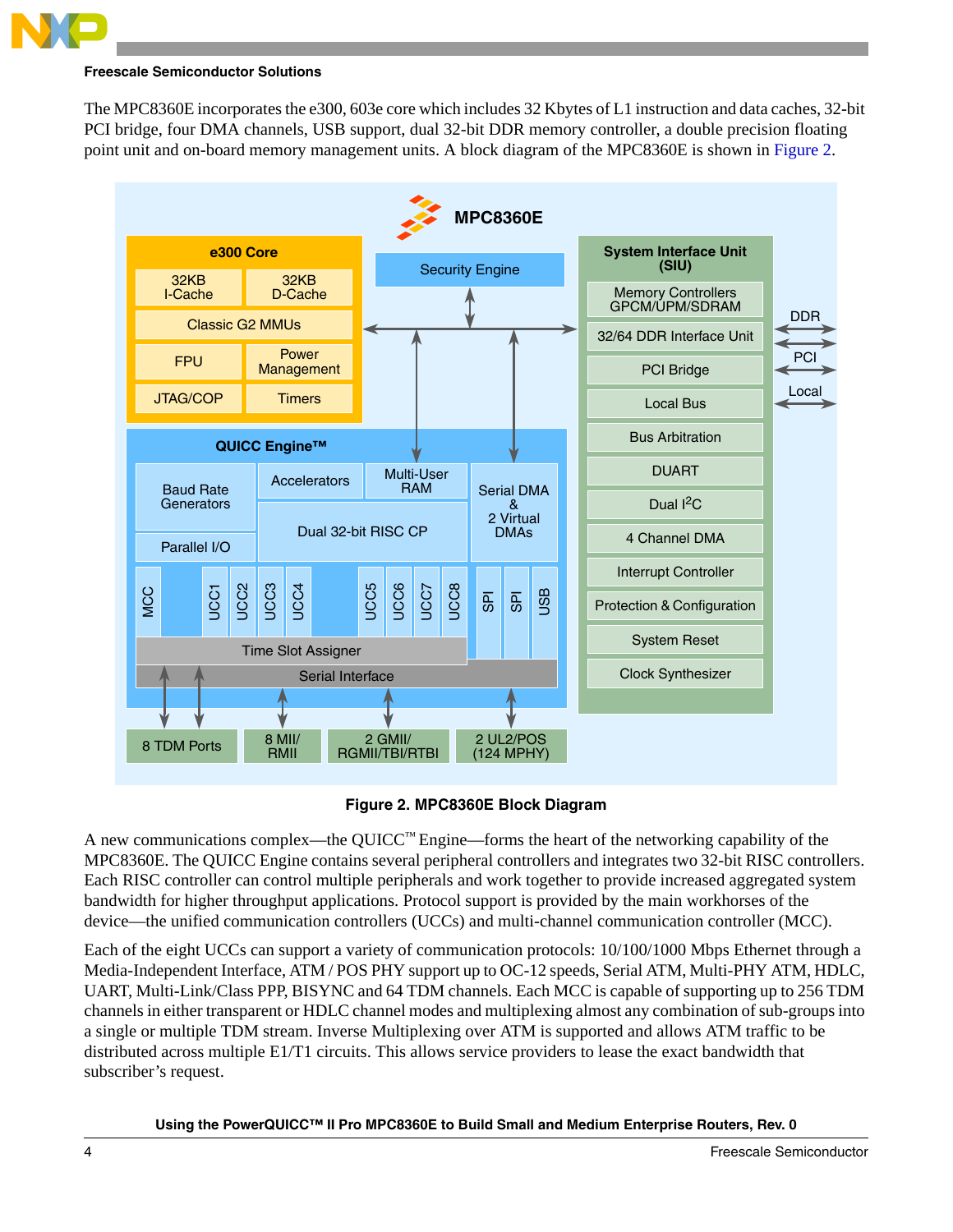

In addition, the QUICC Engine can also support two UTOPIA level 2 or two POS interfaces, each interface capable of supporting 124 Multi-PHY, or up to two, 128 Multi-PHY interfaces using extended address mode. The QUICC Engine also features an integrated 8-port, L2 Ethernet switch which can provide 4 priority levels on each port, VLAN functionality, IGMP snooping, network auto-negotiation function, store-and-forward switching and packet-error filtering. Enhanced interworking features within the QUICC Engine helps offload the main CPU. The QUICC Engine can provide ATM-to-ATM switching, Ethernet to ATM switching with L3 / L4 support and PPP interworking.

The MPC8360E's security engine allows CPU-intensive cryptographic operations to be offloaded from the main CPU core. The security-processing accelerator provides hardware acceleration for the DES, 3DES, AES, SHA-1, MD-5, and ARC-4 algorithms. It includes a public key accelerator and an on-chip random number generator.

In summary, the MPC8360E provides SME router vendors with a highly integrated, fully programmable communications processor that allows reuse of existing legacy PowerQUICC II and III software drivers and microcode packages. This helps ensure that a low cost system solution can be quickly developed and will offer flexibility to accommodate new standards and evolving system requirements.

# <span id="page-4-0"></span>**2.1 The PowerQUICC II Pro MPC8360E**

The PowerQUICC II Pro MPC8360E is a high performance, highly integrated communication processor solution that offers the following.

### **2.1.1 MPC8360E Features**

- High-performance, low power  $\leq 5W$  typical power dissipation), and cost-effective communications processor
- The MPC8360E QUICC Engine offers a future proof solution for next generation designs by supporting programmable protocol termination, network interface termination, and interworking features to meet evolving protocol standards
- Single platform architecture supports the convergence of IP packet networks and ATM networks, including interworking between these networks
- Simplified network interface card design with a cost-effective single chip data plane/control plane solution for ATM or IP packet processing (or both). This reduced component count, board power consumption and board real estate.
- Universal network interface card design for multiple applications, which lowers costs and reduces time-to-market
- Built-in proprietary, hardware accelerators that accelerate data plane traffic, such as interworking, and control plane packet snooping, such as IGMP, VLAN tagging, DHCP, and so on
- DDR memory controller—one 64-bit or 2x32-bit interfaces that split data and control plane traffic at up to 333 MHz
- e300 PowerPC core (enhanced version of 603e core with 32K bytes of Level 1 Instruction and 32K bytes of Level 1 Data caches)
- 32-bit PCI interface
- 32-bit Local Bus interface
- USB
- Integrated 8-port L2 Ethernet switch
	- 8 connection ports of 10/100 Mbps MII/RMII & one CPU internal port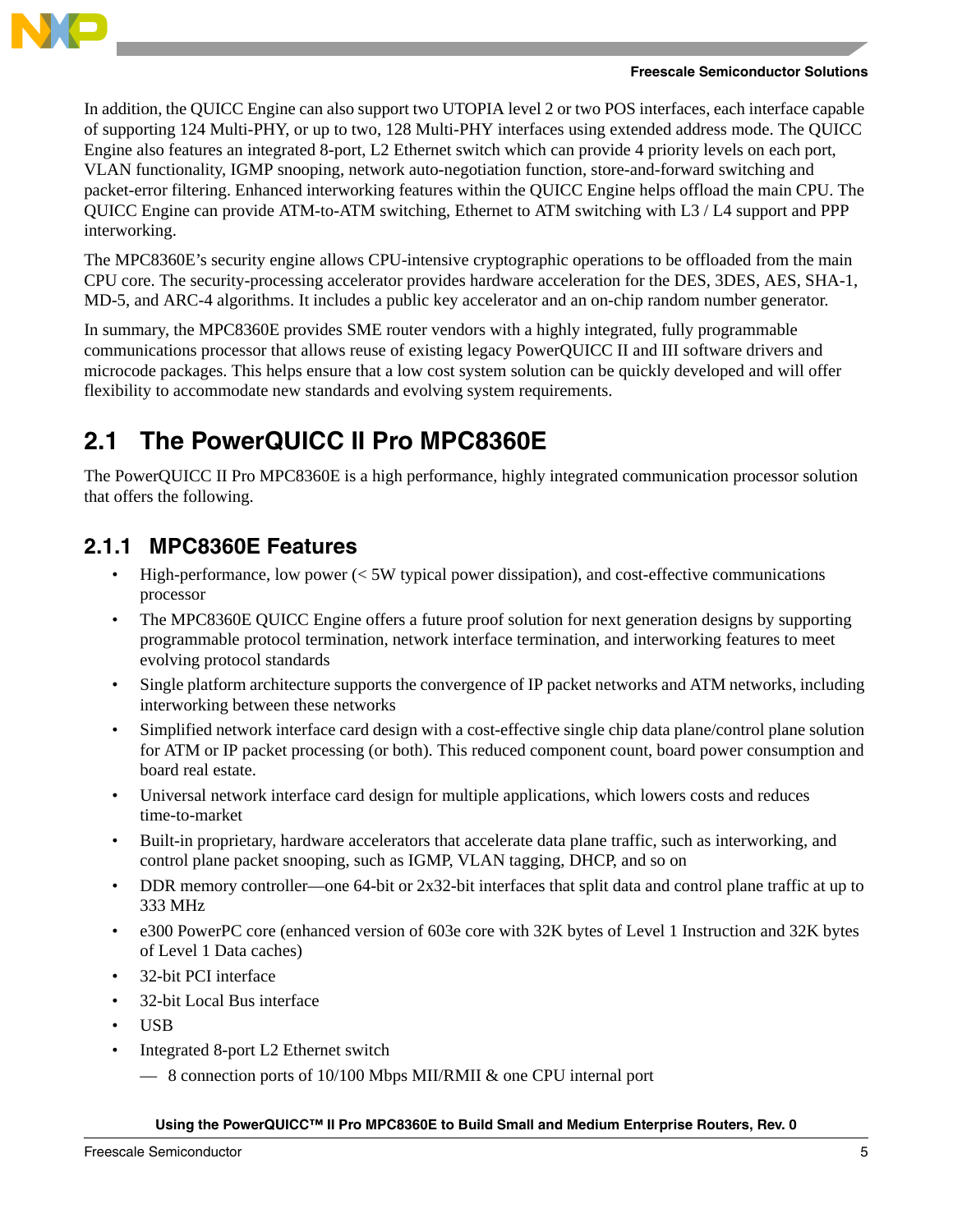### **Freescale Semiconductor Solutions**

- Each port supports four priority levels
- Priority levels used with VLAN tags or IP TOS field to implement QoS
- QoS types of traffic, such as voice, video, and data
- The security engine provides termination or encrypted plane traffic
- High degree of software compatibility with previous-generation PowerQUICC processor-based designs for backward compatibility and easier software migration
- Seamless connection to PowerQUICC III family devices for increased control (CPU) application processing requirements

### **2.1.1.1 Protocols**

- ATM SAR up to 622Mbps (OC-12) full duplex, with ATM traffic shaping (ATF TM4.1) for up to 64K ATM connections
- Support for ATM AAL1 structured and unstructured Circuit Emulation Service (CES 2.0)
- Support for IMA and ATM Transmission Convergence sub-layer
- ATM OAM handling features compatible with ITU-T I.610
- PPP, Multi-Link (ML-PPP), Multi-Class (MC-PPP) and PPP mux in accordance with the following RFCs: 1661, 1662, 1990, 2686 and 3153
- IP termination support for IPv4 and IPv6 packets including TOS, TTL and header checksum processing
- L2 Ethernet switching using MAC address or IEEE 802.1P/Q VLAN tags
- Support for ATM (AAL2/AAL5) to Ethernet (IP) interworking
- Extensive support for ATM statistics and Ethernet RMON/MIB statistics.
- Support for 256 channels or HDLC/Transparent or 128 channels of SS#7

### **2.1.1.2 Serial Interfaces**

- Support for two UL2 / POS-PHY interfaces with 124 Multi-PHY addresses each.
- Support for two 1000Mbps Ethernet interfaces using GMII or RGMII, TBI, RTBI.
- Support for up to eight 10/100Mbps Ethernet interfaces using MII or RMII
- Support for up to eight  $T1 / E1 / J1 / E3$  or DS-3 serial interfaces
- Support for dual UART, I<sup>2</sup>C and SPI interfaces.

System scalability is also made available through the number of UCCs and MCCs. The initial implementation offers eight UCCs and one MCC, however as a result of the system-on-a-chip design methodology used for the QUICC Engine, these numbers can be scaled to support an optimized mix of communications channels. The flexible architecture of the QUICC Engine allows customers to customize their own application protocol and filtering requirements, allowing Freescale to add more RISC engines and/or UCCs on future family derivatives.

### <span id="page-5-0"></span>**2.2 Development Environment**

Development tools, hardware platforms, software building blocks and application-specific software solutions are available from Freescale and our Freescale Alliance Program, including third party protocol and signaling stack suppliers, real time operating systems support and a variety of applications software support. All of this builds upon the existing industry standard PowerQUICC family support program.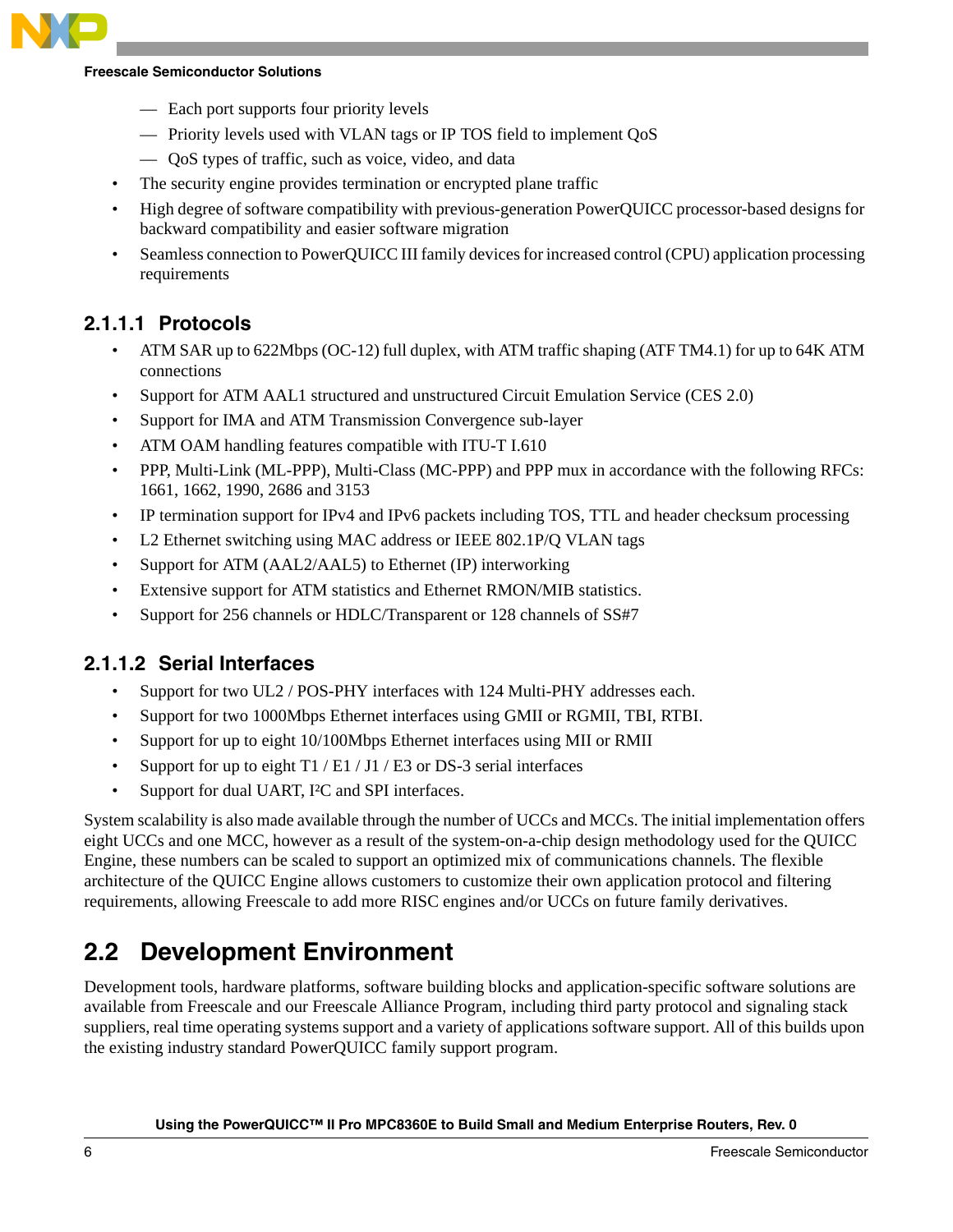

### **2.2.1 Software Development Tools**

To simplify and accelerate the development process, Freescale will provide a user-friendly, integrated development environment (IDE), which includes a compiler, instruction set simulator and debugger for the e300 PowerPC core.

### **2.2.2 Application Development System (ADS)**

Freescale provides an ADS board as a reference platform and programming development environment for the MPC8360E with a complete Linux Board Support Package. The ADS board will support on-board DDR SDRAM memory, a PCI interface, and a debug port and can be configured with optional daughter cards supporting protocols such as OC-3 or OC-12 ATM,  $8xT1/E1$  and Ethernet (10/100/1000Base T).

Also available is a complete development system based around the AdvancedTCA (ATCA) form factor chassis with a choice of AMC cards that can be operate stand alone, or as modular inserts into the main processor baseboard. This allows maximum flexibility for prototyping wireless network interface, control and base band applications using Freescale silicon solutions.

## **2.2.3 Modular Software Building Blocks**

The QUICC Engine will be supported by a complete set of configurable device API drivers and initialization software. [Figure 3](#page-6-0) shows the wealth of software protocols that the QUICC Engine with the e300 PowerPC™ core is able to provide.



<span id="page-6-0"></span>**Figure 3. Software Protocol Support for the QUICC Engine**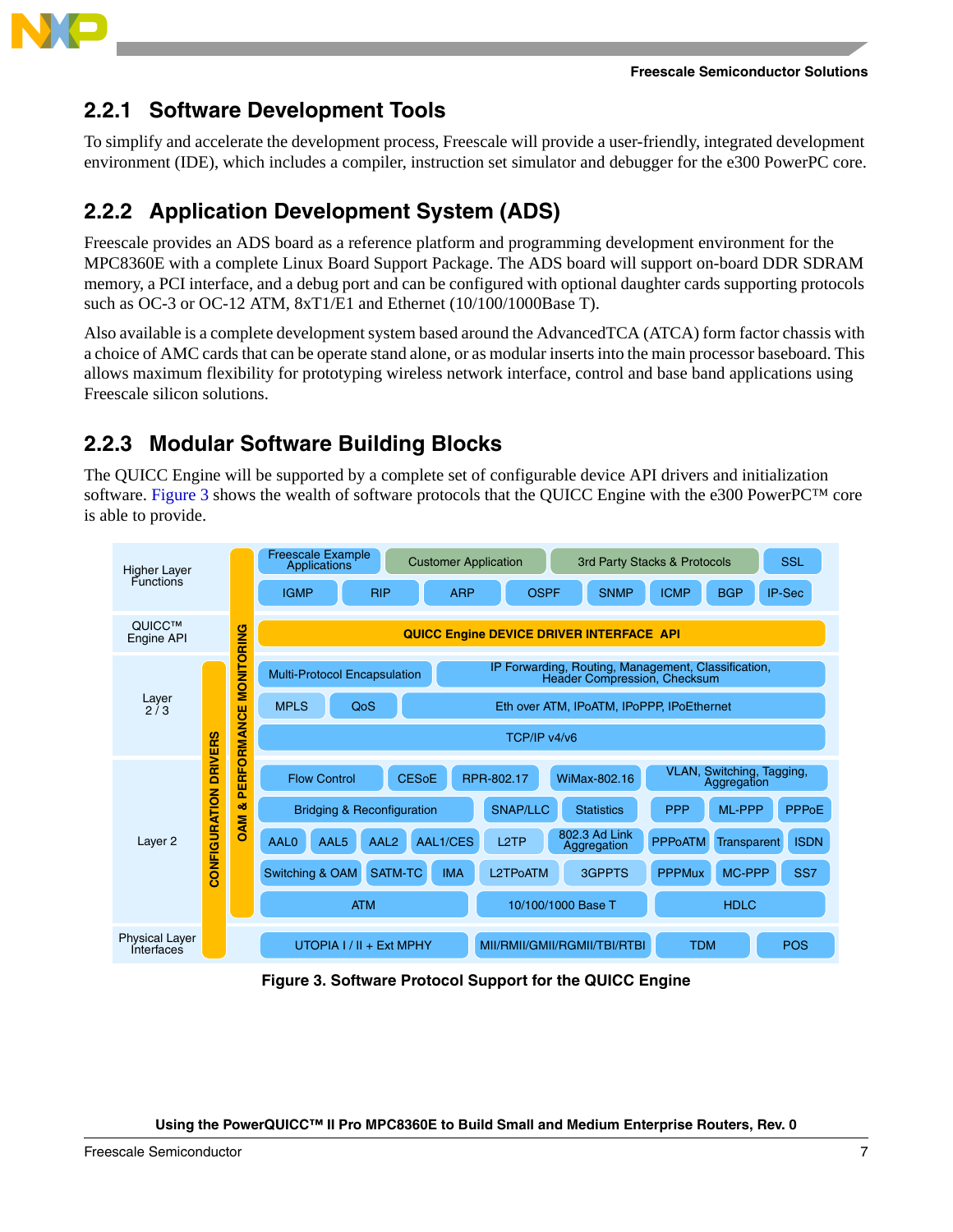

**Application Example**

# <span id="page-7-0"></span>**3 Application Example**

The internal features and protocols supported by the MPC8360E allow a wide range of different network solutions to be developed. [Figure 4](#page-7-1) illustrates how a typical SME router application can be realized with the MPC8360E.

In this application the MPC8360E provides all of the processing, protocol, and interworking functions required to implement the SME Router. Specifically, the QUICC Engine is used to carry voice, data and video using IP over the LAN and WAN interfaces. On the LAN side, four UCCs are used to provide 10/100 fast Ethernet switching capabilities. Two Gigabit Ethernet interfaces are used for uplink. Two of the TDM interfaces are used to support HDLC, which provides a leased line E1/T1 connection or an ISDN connection. One UCC is used as an ATM interface supporting AAL5 cell Saring for dial up ADSL connection, while the last UCC can be configured as serial (UART) or Ethernet (MII) for debug and control.



**Figure 4. SME Router Using MPC8360E**

<span id="page-7-1"></span>Alternatively, the remaining UCC of the MPC8360E could be used to support an Ethernet connection to a low cost digital signal processor (DSP) such as the MSC7113 family of DSPs based on StarCore technology supporting 4 to 8 voice ports, which can be for plane old telephone system (POTS) telephones or for IP based telephones using a combination of premium voice algorithms such as G729a/b, G723.1 or G71.1. For very high-density voice ports, the MSC8122 DSP can be used via an Ethernet interface.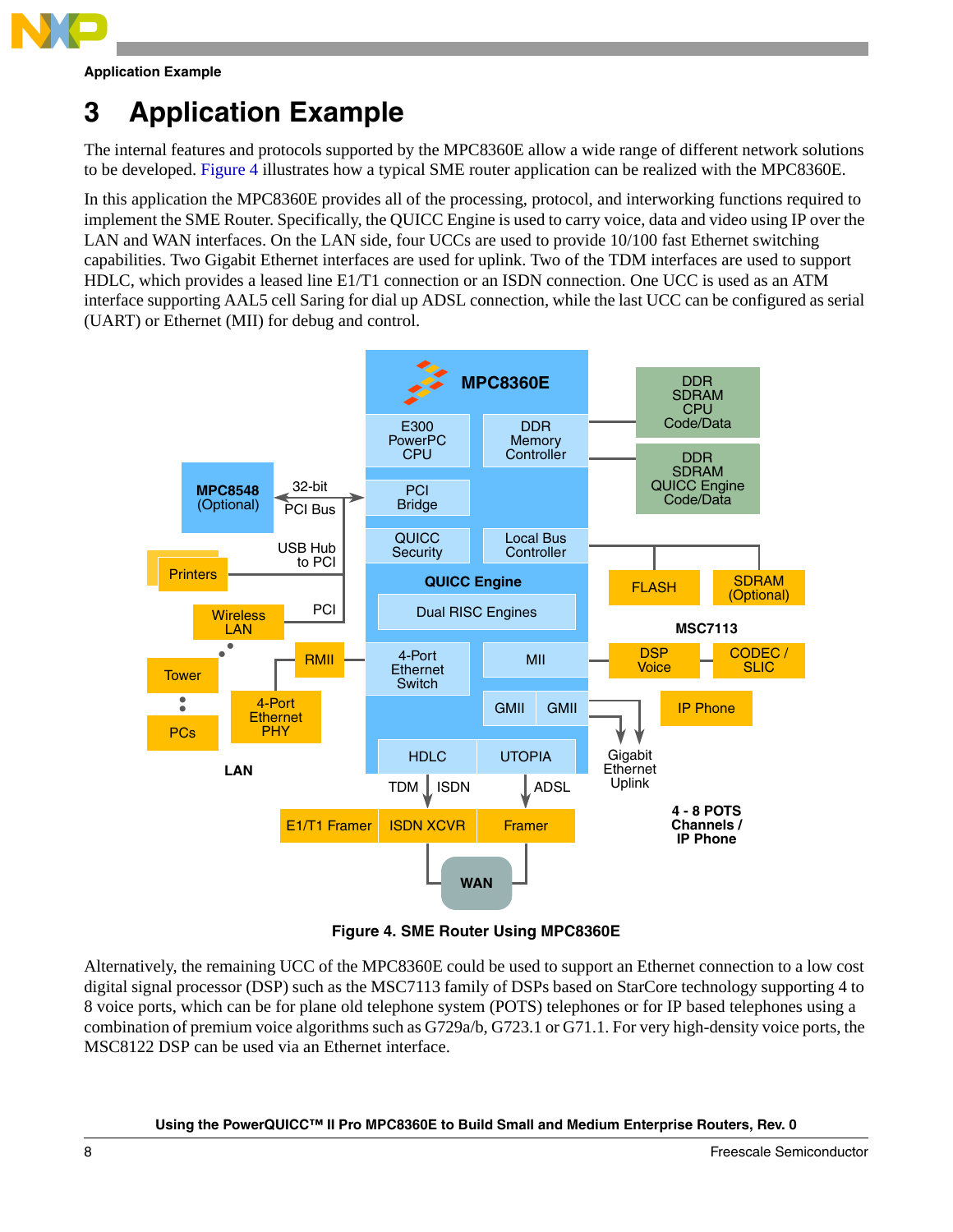

In this type of application, the QUICC Engine of the MPC8360E uses its internal interworking features to offload the e300 CPU and accelerate data plane functions including mapping of ATM based on the VPI/VCI to IP/UDP ports based on the MAC or VLAN addresses.

The main system memory is provided by a dual 32-bit DDR SDRAM controller, which allows equipment providers to partition system parameters and data in an extremely efficient manner. One 32-bit DDR memory can be used for control plane processing (code/data) and the other could be allocated for data plane processing (code/data). The local bus can be used for optional SDRAM or on-board FLASH EPROM.

The MPC8360E PCI controller can be used to interface to an optional PowerQUICC III MPC8548 device if additional CPU processing power is required. The MPC8548 supports an e500 PowerPC core up to 1.33GHz with 32Kbytes of L1 instruction and data cache and 512Kbytes of L2 cache which can also be used as a SRAM. The need for such additional CPU processing performance in an SME router is dependent upon customer system requirements. The CPU within the MPC8360E provides over 1200 MIPS of processing performance, which will be sufficient in many cases when combined with the parallel communication capability of the QUICC Engine. However, the ability to provide additional CPU processing performance enables an SME router to quickly evolve to a large enterprise router while reusing the same software development.

Other interfaces connected to the PCI bus can include a four-port universal serial bus (USB) hub for connecting equipment such as printers, copiers, scanners and system back up disk. In addition, a wireless LAN interface can be connected to the PCI bus supporting  $802.11-a/b/g/n$  connectivity within the office environment.

Finally, the security engine provides acceleration for encryption, authentication, and standards based tunnelling as required by IP-Sec.

# <span id="page-8-0"></span>**4 Summary**

The PowerQUICC II Pro MPC8360E with the new QUICC Engine is a significant step forward in performance, integration and cost effectiveness for a wide variety of application. For flexible, high performance, SME routers, the MPC8360E offers a comprehensive feature set that enables cost effective solutions with an unrivalled level of versatility to evolve as both standards and the system requirements change.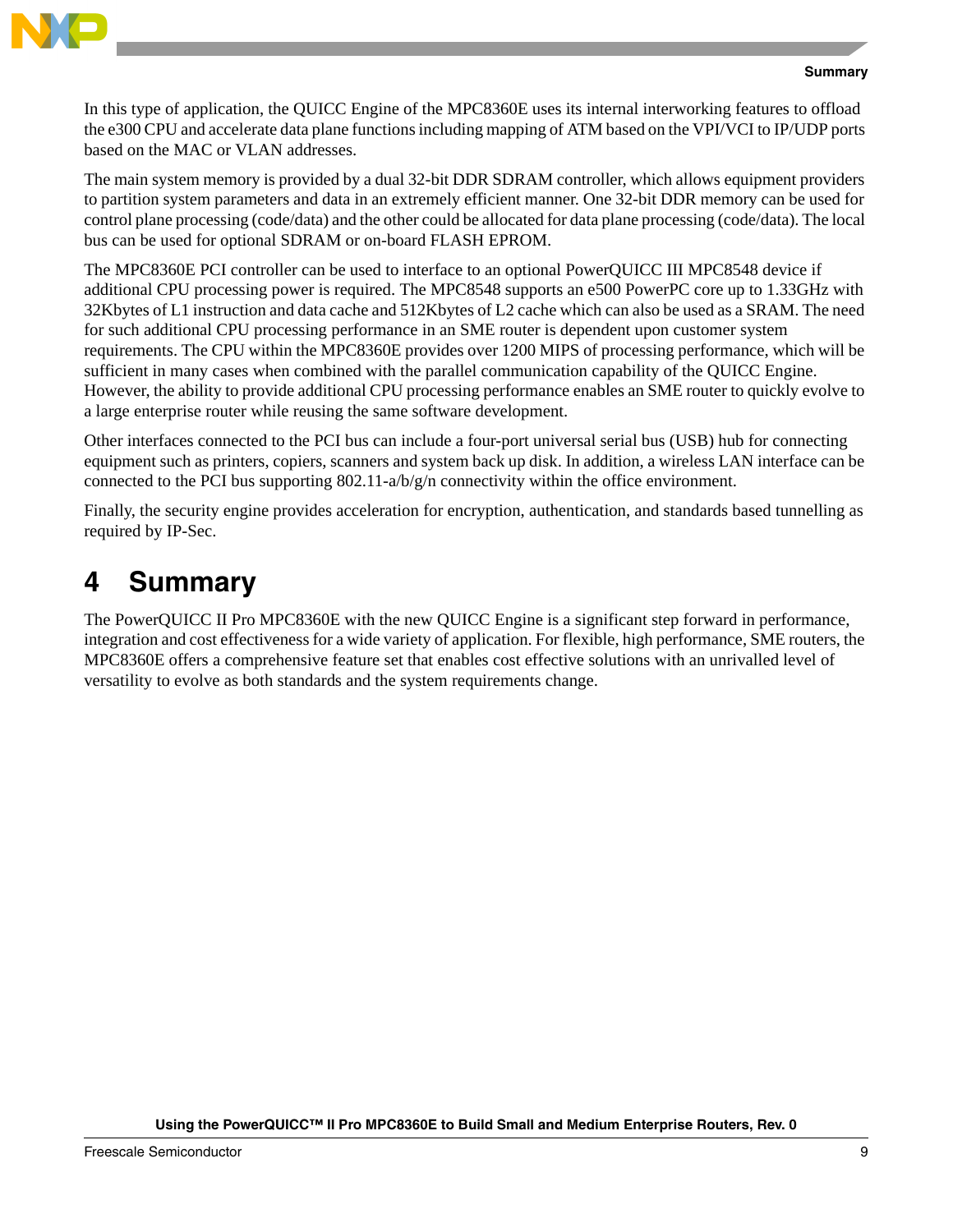

**Summary**

### **THIS PAGE INTENTIONALLY LEFT BLANK**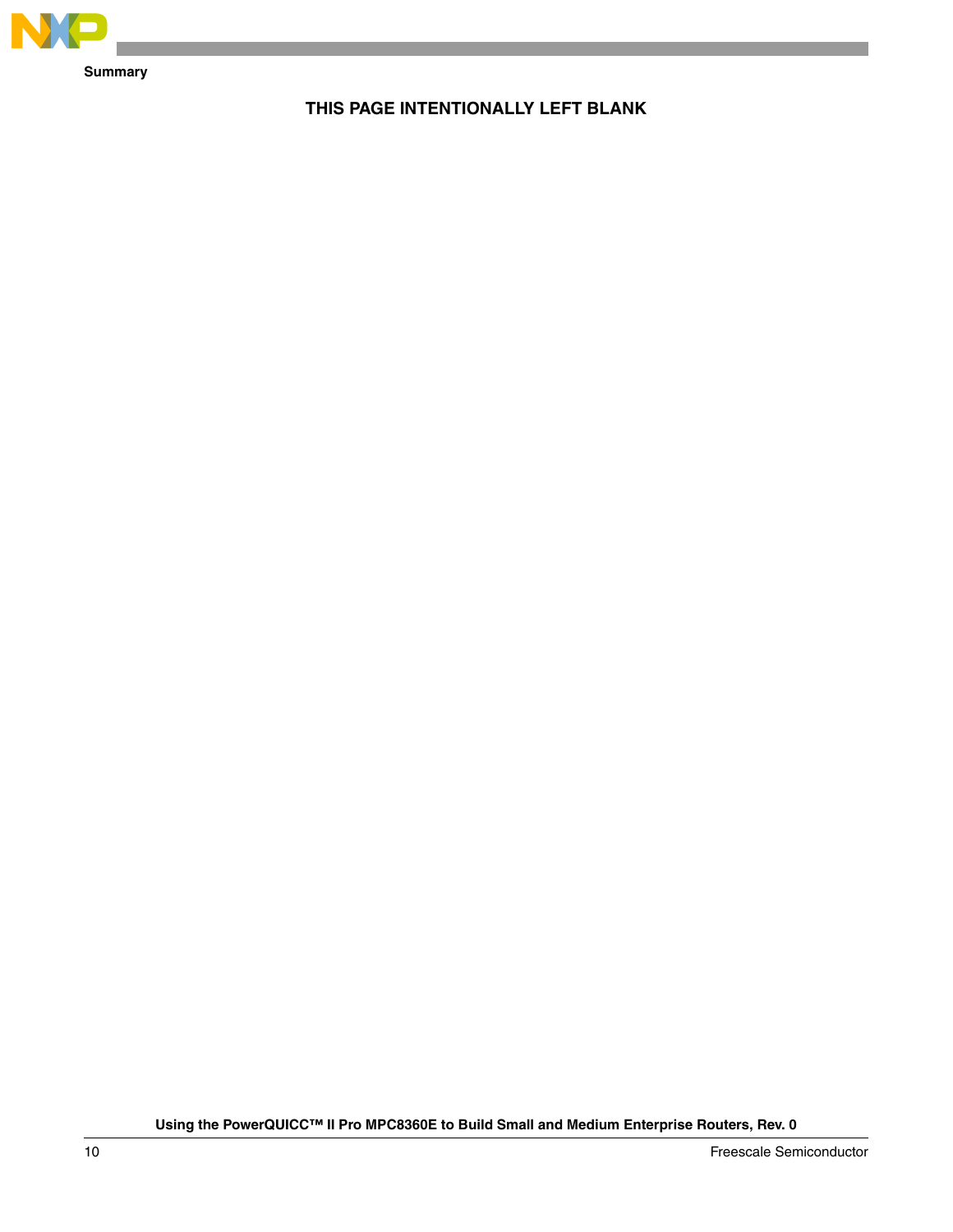

### **Summary**

### **THIS PAGE INTENTIONALLY LEFT BLANK**